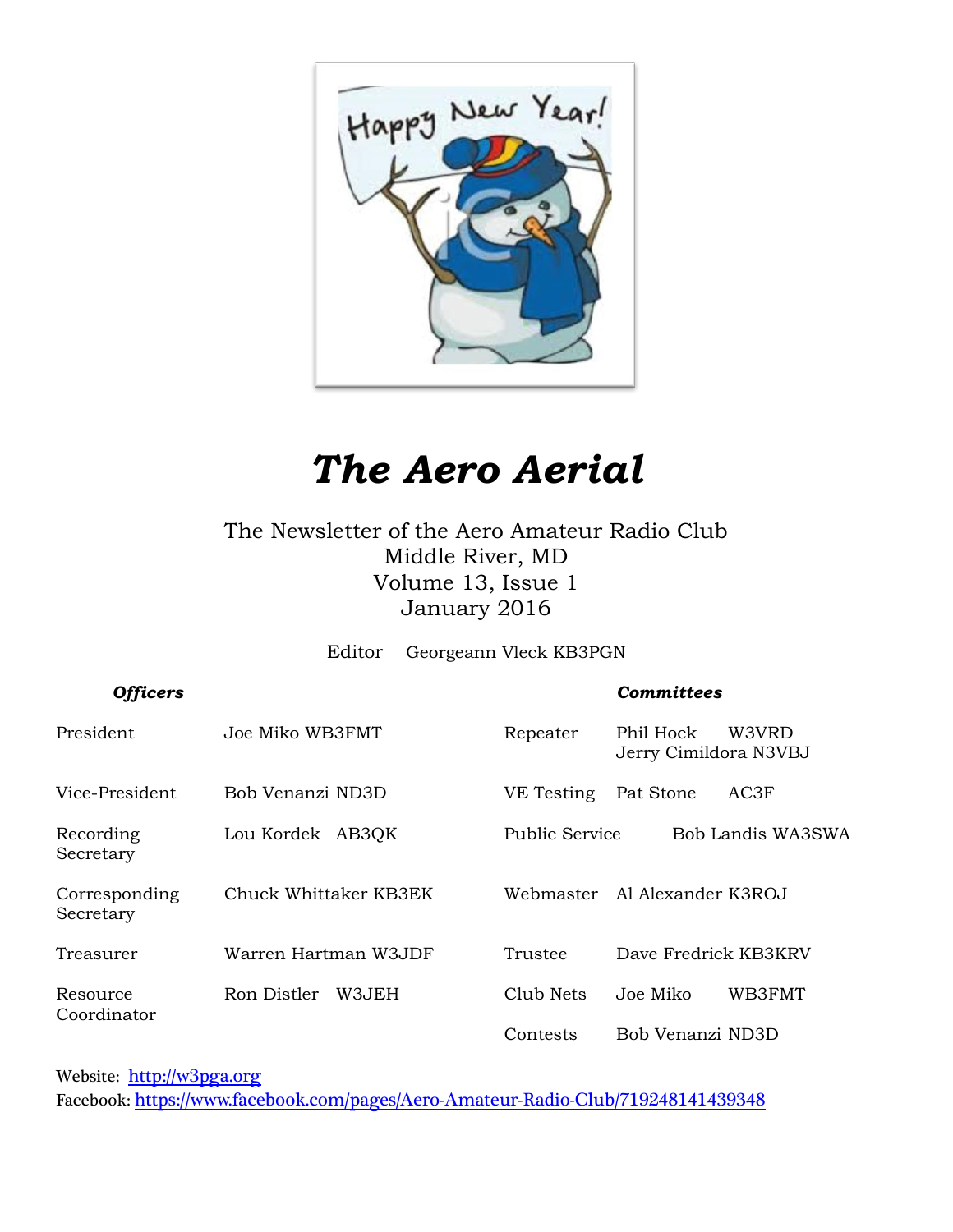# **About the Aero Amateur Radio Club**

#### **Meetings**

The Aero Amateur Radio Club meets on the first and third Wednesdays of the month at Essex SkyPark, 1401 Diffendall Road, Essex. Meetings begin at 7:30 p.m. local time. Meetings are canceled if Baltimore County Public Schools are closed or dismiss early. See below for SNOW POLICY.

#### Repeaters

W3PGA 2 M: INPUT: 147.84 MHz, OUTPUT: 147.24 MHz W3PGA 70 Cm: INPUT : 444.575 MHz, OUTPUT : 449.575 MHz W3JEH 1.25 M: INPUT : 222.24 MHz, OUTPUT : 223.84 MHz

#### Club Nets

Second Wednesday Net – 10 Meters (28.445 MHz) @ 8 p.m. Local Time Fourth Wednesday Net – 2 Meters (147.24 MHz Repeater) @ 8 p.m. Local Time Fifth Wednesday Net – 70 Centimeters (449.575 MHz Repeater) @ 8 p.m. Local Time

#### Radio License Exams

The Aero Amateur Radio Club sponsors Amateur Radio License Exams with the ARRL VEC. Examination sessions are throughout the year. Walk-ins are welcome.

#### 2016 Examination Schedule

| Where:   | <b>White Marsh Branch</b>                                         |
|----------|-------------------------------------------------------------------|
|          | <b>Baltimore County Public Library</b>                            |
|          | 8133 Sandpiper Circle, White Marsh, Md. 21236                     |
| Time:    | $1$ p.m.                                                          |
| Dates:   | January 30                                                        |
| Contact: | Patricia Stone AC3F, email: ac3f@juno.com, landline: 410-687-7209 |

#### LOCAL AREA NETS

| Day                    | Time          | Freq. (MHz)   | <b>Net Name</b>                              |
|------------------------|---------------|---------------|----------------------------------------------|
| Daily                  | $9-10$ am     | 145.330       | <b>Oriole Net</b>                            |
| Daily                  | 6 pm          | 3.820         | Maryland Emergency Phone Net                 |
| Daily                  | $6:30 - 7$ pm | 145.330 no PL | Baltimore Traffic Net (b/u 146.670 PL 107.2) |
| Daily                  | 7 pm & 10 pm  | 3.643         | <b>MD/DC/DE Traffic Net</b>                  |
| $2nd$ Tue              | $7:30$ pm     | 146.670       | <b>Baltimore County RACES Net</b>            |
| $2nd$ Wed              | 8 pm          | 28.445        | <b>Aero ARC Net</b>                          |
| $4th$ Wed              | 8 pm          | 147.240       | <b>Aero ARC Net</b>                          |
| $5th$ Wed              | 8 pm          | 449.575       | <b>Aero ARC Net</b>                          |
| When activated by NOAA |               | 147.030       | SkyWarn (primary)                            |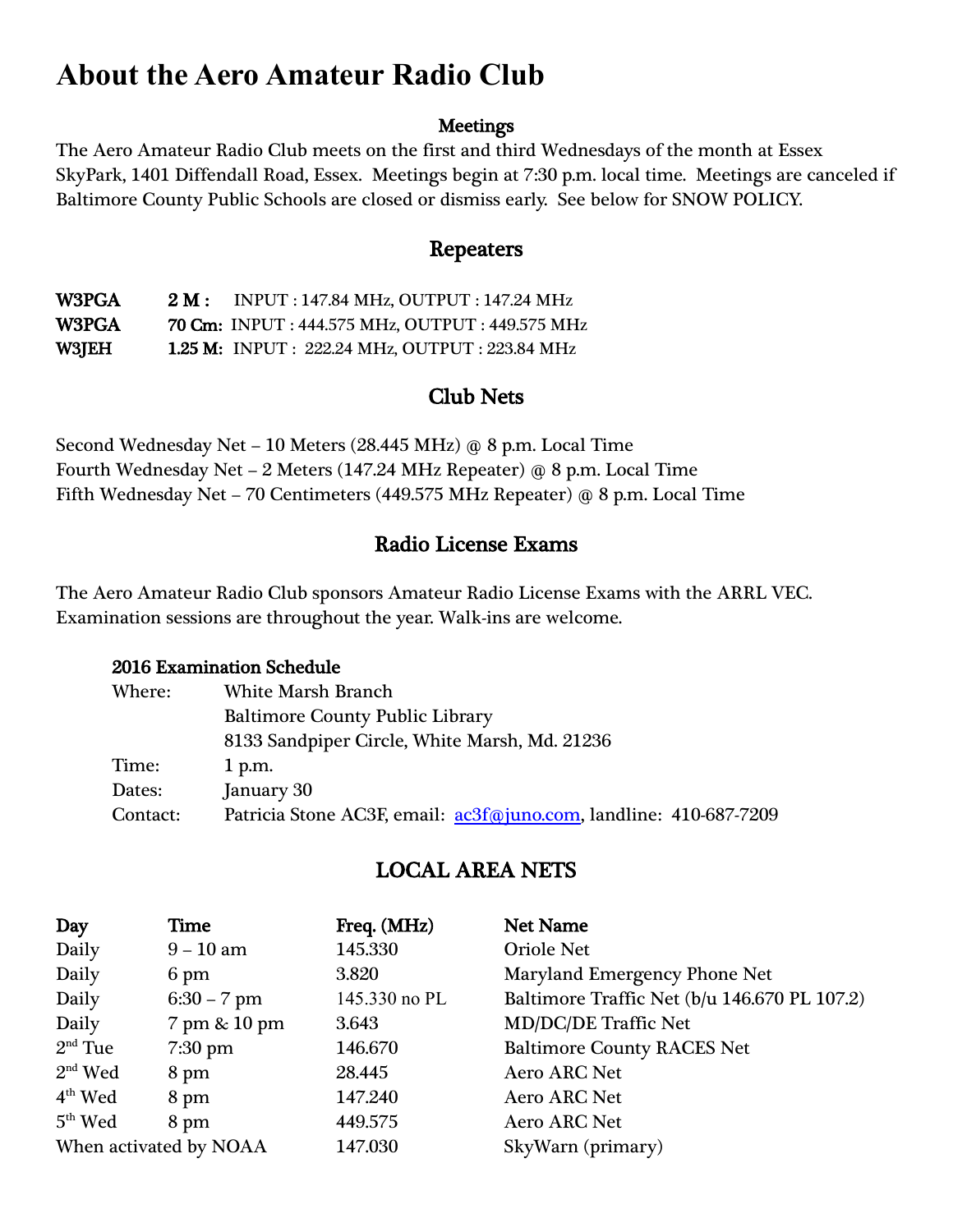# **From the President's Cave**

#### 2015 Highlights

#### *To all of the Aero Amateur Radio Club members – Thank You*

On behalf of the Staff of the Aero Amateur Radio Club, I would like thank each and every member of the club for what you made happen in 2015.

We had a great time at the **Field Day** Water Fest with 4 plus inches of rain on Saturday afternoon and a 20 meter beam that didn't. All we could do was to bail water, and Phil fixed the beam. Over a dozen members helped with set-up and over 80% of the members participated in some way during Field Day, again thanks for the help. In the MDC Region as a 5A station the Aero Club came in 28 out of 66 stations with a score of 537 contacts and 3,136 points.

To our great regret we lost **Frank Stone** AC3P, a club member and friend to all of the club members and a member of the VE Team. He will be missed but not forgotten.

**VE Testing**, run by Pat Stone AC3F, gained four new volunteer examiners in 2015. The new team had its first test session at Field Day. In addition to the Field Day testing the Aero Club does five test sessions at the White Marsh library (Jan, March, May, September and November).

**Monthly presentations** started in 2015, held during the 2nd Wednesday's meeting. Presentations are done by club members with special interest in radio. Last year's topics ranged from modifying file server power supplies to the International Space Station contacts and between.

**Membership** in the club has grown to 36 members during 2015, with the addition of 7 new members, not counting the 4 out-of-state members.

The Club's **2 meter repeater** underwent numerous repairs and minor upgrades to keep it working. It's a Timex and keeps on ticking. The 2 meter transmitting antenna was repositioned and put on a new mast. And, Oh By the Way, the club got a new **70 cm Yaesu "Fusion" C4FM repeater** running in both digital and FM modes. The 440 repeater was installed around Thanksgiving. Special thanks to the repeater relocation crew and a big thanks to installation and maintenance crew, Jerry Cimildora N3VBJ, Phil Hock W3VRD, and Ken Erisman NE3A.

And who could forget the **First Annual (I hope) Christmas Party** held at the Skypark? I think it was a first for the club. I counted at least 28 cookies, um I mean, members and guest. Thanks to everyone who brought goodies. We had three tables of goodies and refreshments.

The club began a **partnership with the Essex Skypark Association**. We have been meeting at the FBO building and using the Community Hanger for just over a year. During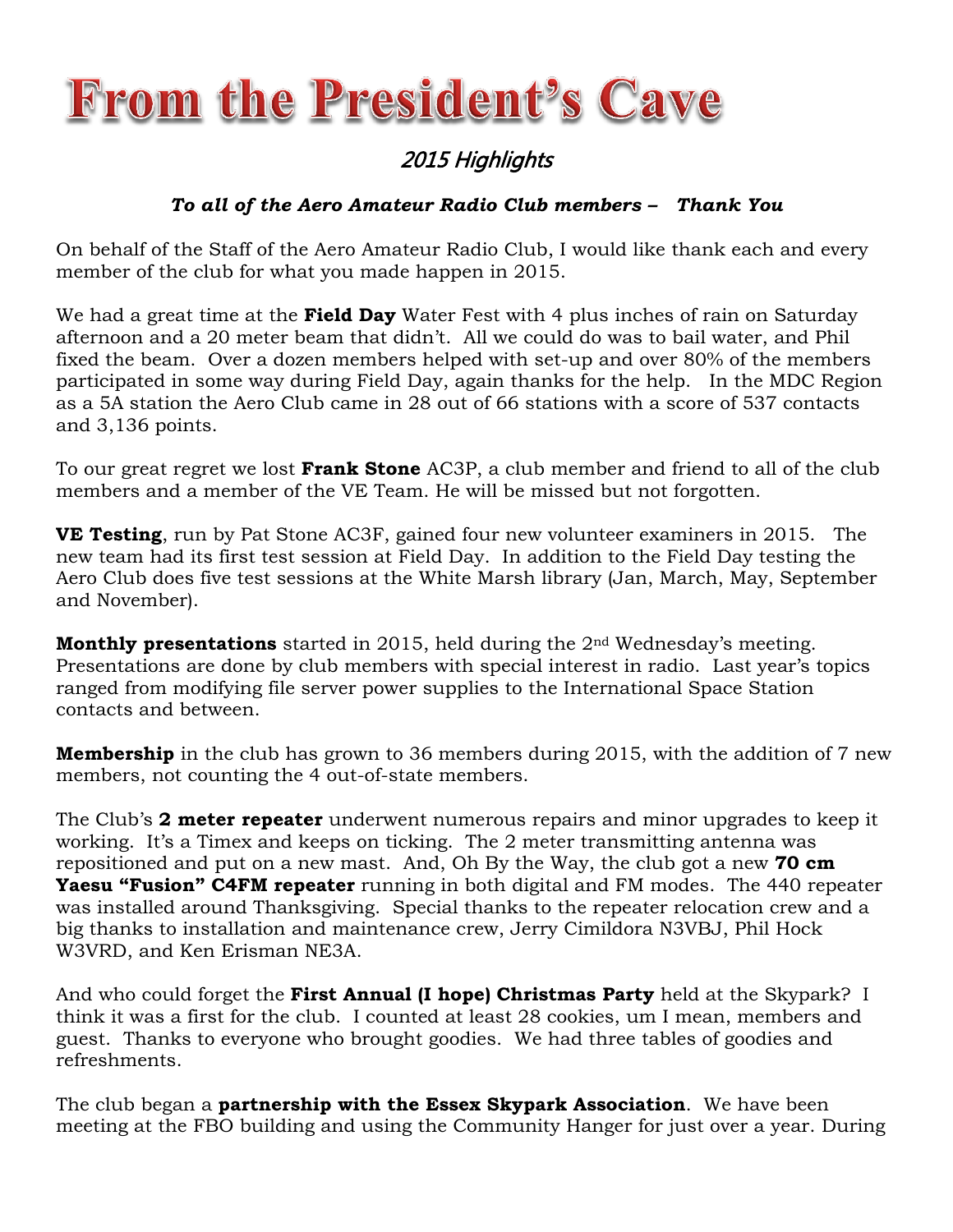the year, club members were present and supported the Skypark's Fly-in Breakfast, Wings and Wheels, and Pumpkin Dunking.

Club members were active in the community, helping activities such as the National Weather Service **Storm Spotters**, in which Jerry N3VBJ is the Northeast Coordinator. Some of the members attended the Basic/Refresher Storm Spotter class in April and the Winter Storm Class held in December. Storm Spotters act as the eyes of the Weather Service at the ground level, far below the radar [*literally – The Editor*], and report back to the Weather Service in Sterling, VA. Another activity that members were involved in was the **Neighbors Helping Neighbors** training class given by the Baltimore County Fire Department. This course provided information about Natural Disasters, Community Resources, Crime Prevention, Fire Safety and Basic First Aid. Members also participated in support of **special events** such as the MS Walk held on the Eastern Shore, and other events on the western side of the bay.

#### *Again, thanks to all of the Aero Club members for keeping ham radio alive and well by your love of the hobby.*

*Best wishes to all for the upcoming year.*

Joe Miko, WB3FMT

#### Club SNOW PLAN

If Baltimore County Schools are closed for the day or have an early dismissal, the Aero club meeting for that night will be canceled. Late school openings don't count. If a meeting is canceled due to weather, we will run a 2 meter net at 8pm that evening.

Following other weather events, following snows or ice, I will go to the SkyPark between noon and 4 pm on meeting day and report on conditions to the club members by 5pm. The airport does not always plow the parking lot, it's not safe to walk on hard snow or ice!

*Joe Miko WB3FMT*



#### Club Dues are Due

Dues are due the first meeting in January, 1/6/2016. Yearly dues per individual member are \$24.00. Family memberships are \$24.00 for the first member plus \$2.00 per each additional family member. If you have not paid for 2015 you owe that amount plus the \$24 for 2016.

See Treasurer Warren Hartman W3JDF or President Joe Miko WB3FMT at a club meeting.

magazinin dalam dan kematan kalendar dan berasa dan berasa dan berasa dan berasa dan berasa dan berasa dan ber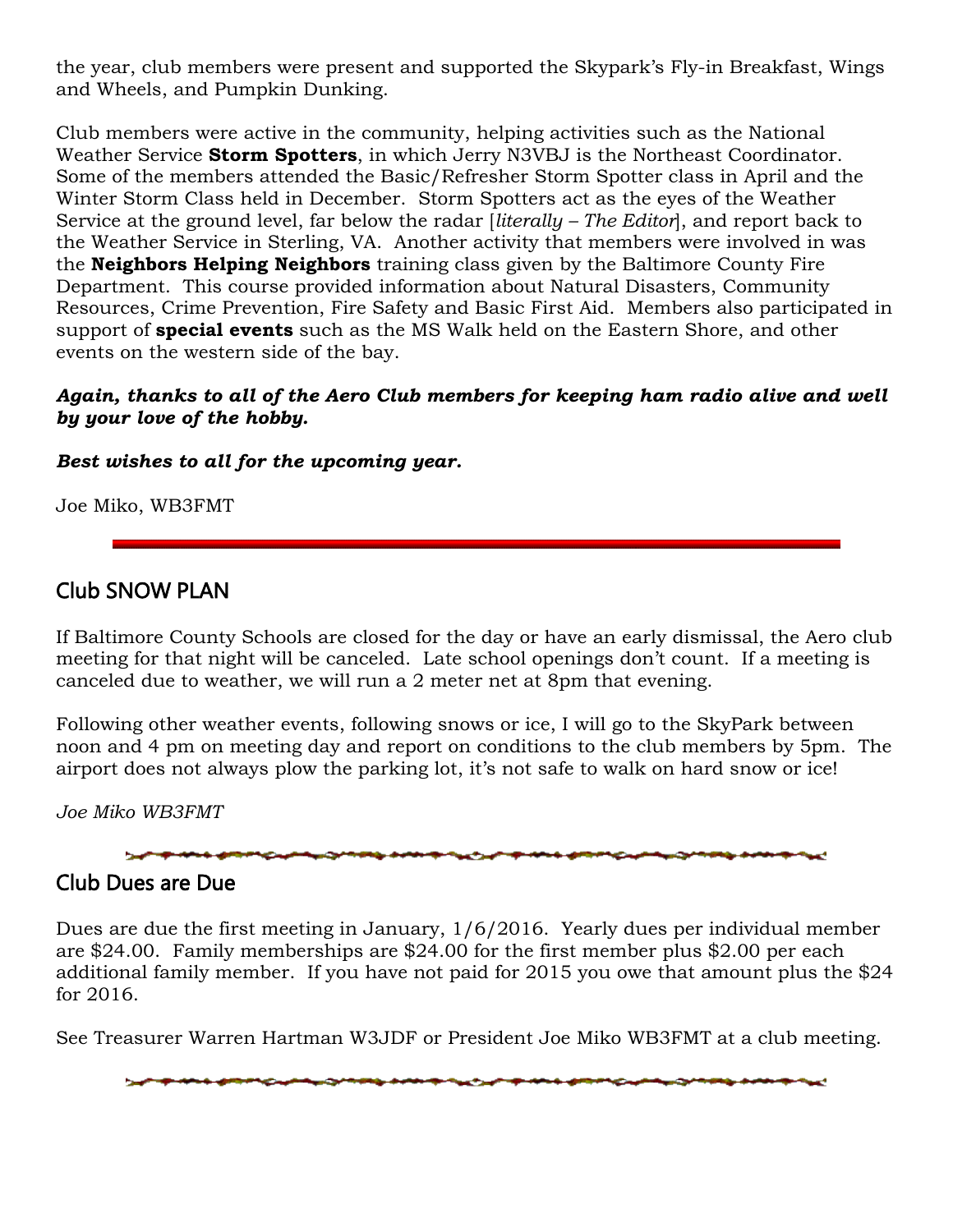#### **REMINDER: ARRL ANNUAL DUES INCREASE ON JAN 1st**

As of January 1, 2016, there will be a \$10 increase in ARRL's annual dues rate. **It would be to your benefit for you to either join the ARRL or renew your membership before January 1st.** 

The current rate is \$39 for one year, \$76 for two years, or \$111 for three years. The current life time membership fee is \$975.00.

Effective January 1, 2016, the membership rate will go up to \$49 for one year, \$95 for two years, \$140 for three years, and a lifetime membership will cost \$1,225.00.

The ARRL basic dues have been held at \$39 a year since 2001.

*Source: MDC Section News, Vol. 10 No. 10, October 13, 2015* 

#### **NET REPORTS**

#### **12-09-15: 28.445MHz, 20:00 to 21:05 local.**

W3PGA Joe (NCS) Essex, KB3JVP Ken Middle River, W3JEH Ron Perry Hall, KA3SNY Dave Essex

#### **12-23-15: 147.240 MHz, from 20:00 to 21:08 local.**

There were 11 people on the net, 10 club members.

W3PGA Joe (NCS) Essex, KB3JVP Ken Middle River, W3JEH Ron Perry Hall, N3VBJ Jerry Dundalk, KB3QWC Larry Nottingham, AC3F Pat Middle River, KC3FBL James Parkville, KC3FZZ Margaret Middle River, K3TEL Arnold Towson, KC3ANJ Charles Dundalk, KC3APF Kelly Dundalk

#### **12-30-15: 449.575 MHz, 20:00 to 21:08 local.**

12 check ins, including Net Control.

W3PGA Joe (NCS) Essex, KB3JVP Ken Middle River, W3JEH Ron Perry Hall, N3VBJ Jerry Dundalk, KB3QWC Larry Nottingham, AC3F Pat Middle River, KB3PGN Georgeann Essex, KC3FBL James Parkville, KA3SNY Dave Essex, W3VRD Phil Essex, N3EKO Ron Parkville, KC3FRH Charles Parkville

*Phil reported 6 m wide open in the early afternoon. Ron got to play with his new Alinco 440 transciever.*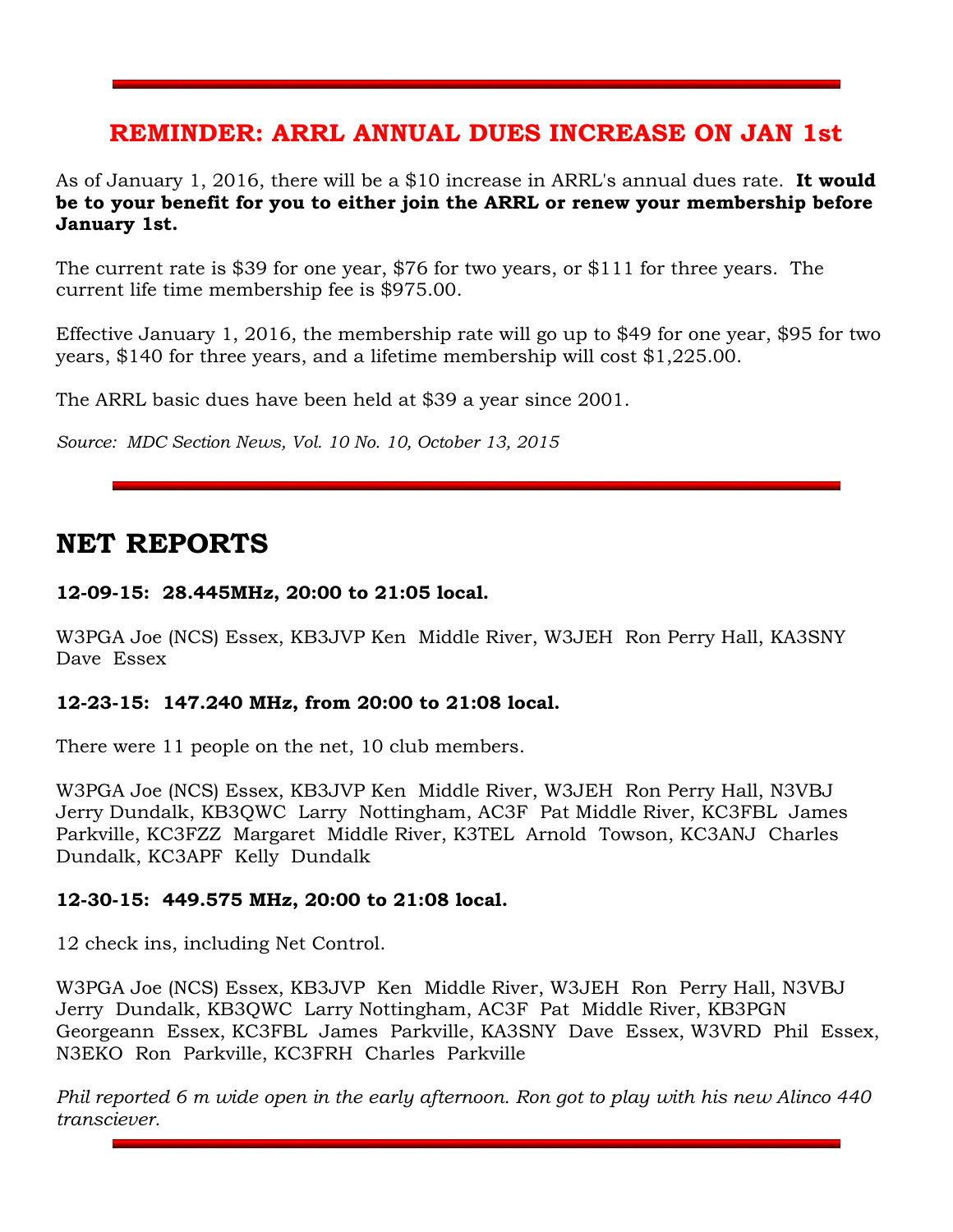

## Upcoming Second Wednesday Presentations

These presentations will be given at the Essex SkyPark FBO building after the business meeting.

| Date       | Topic                                           | Presenter        |
|------------|-------------------------------------------------|------------------|
| Jan. 20    | Radio Comm at Witty Tom: An AZ Ham<br>Adventure | Georgeann KB3PGN |
| <b>TBD</b> | Contest Logging with N1MM                       | Bob ND3D         |

*Any questions call Joe Miko at 443-956-0197.*

*"Radio Comm at Witty Tom" describes something of how the Yavapai Amateur Radio Club, Prescott, Arizona, organizes a major annual public service event, the Prescott Road Rally, which is run over the backroads of Arizona in a fairly remote location. We zero in on a portion of the race which one ham, Fred Zimmermann N7PJN, has covered for the past 9 years.*

Presenters who wish to submit a description of their talk may email it to Georgeann at [KB3PGN@reagan.com](mailto:KB3PGN@reagan.com) for inclusion in the Aerial.



What is all this white stuff?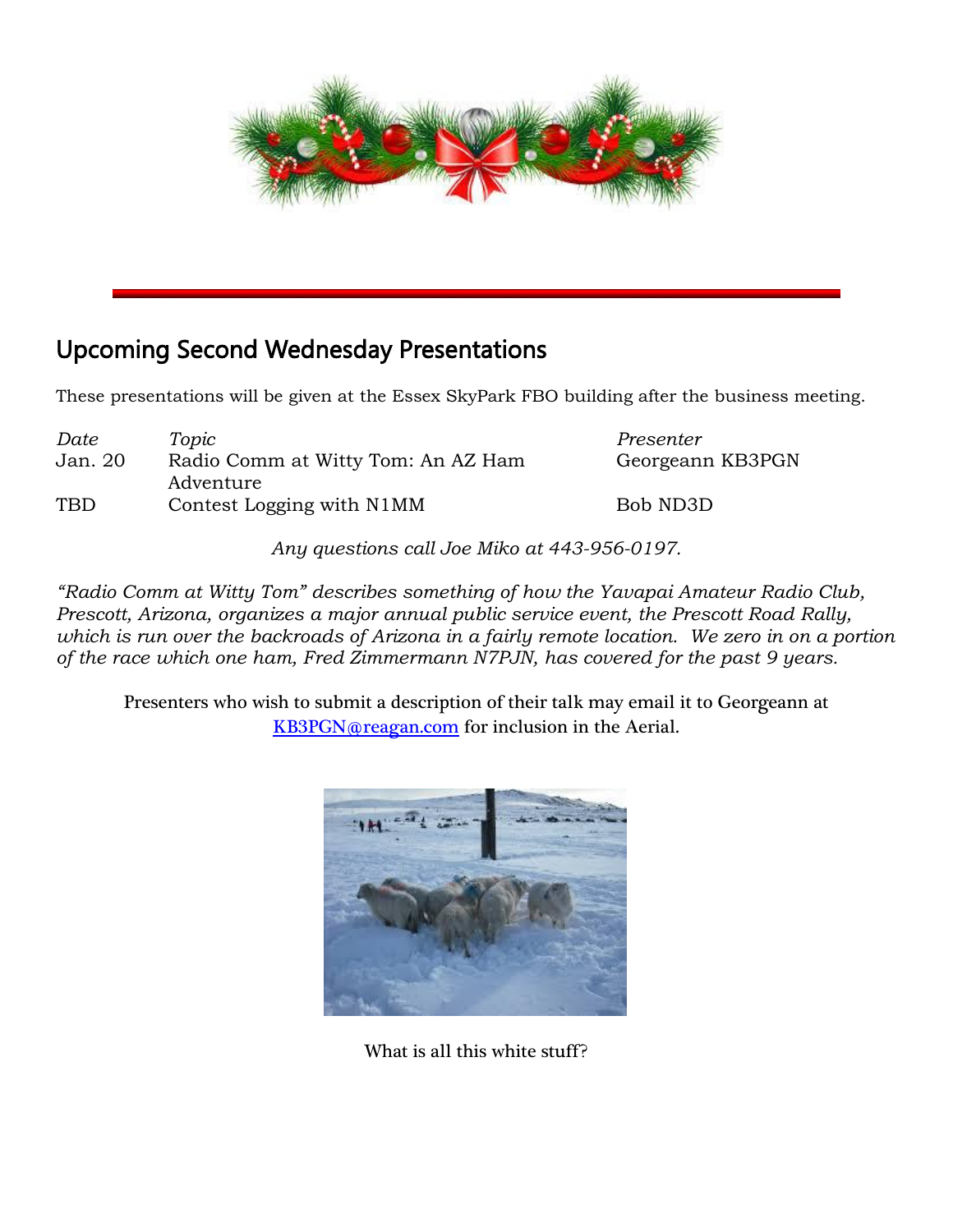

VE CORNER by Pat Stone, AC3F

Our next test session is scheduled for January 30th, 2016 at White Marsh Public Library.

# **CLASSES, ETC.**

**Skywarn Basic 1, Jan 21, 2016, 7 – 10 pm Anne Arundel County Office of Emergency Management** 7480 Baltimore Annapolis Blvd, Glen Burnie, MD 21061 This class is for New Spotters. To register, go to: <http://annearundelcountyskywarnbasic.eventbrite.com/>

*Source: Jerry N3VBJ, Northeastern Coordinator for SKYWARN*

#### **DO YOU WANT TO LEARN MORSE CODE?**

Here's the way the US Navy taught the International Morse Code. Click on: [<www.arrl](http://www.arrl-mdc.net/LearnCode/CW.html)[mdc.net/LearnCode/CW.html>](http://www.arrl-mdc.net/LearnCode/CW.html) for a step-by-step self-study guide in which you can learn each of the alpha-numeric characters and commonly used punctuation in International Morse Code at your own pace.

If you follow the lesson plan precisely, you should be able to learn the International Morse Code and have your code speed up to 13 words per minute in four to six weeks, or less.

*Source: MDC Section News, Vol. 10 No. 10, October 13, 2015* 

## **UPCOMING HAMFESTS and EVENTS**

**Saturday, January 30, 2016: Post Holiday Hamfest, 8:30 am - noon NEW LOCATION** Odenton Baptist Church, 8410 Piney Orchard Pkwy, Odenton, MD 21113 Sposor: Maryland Mobileers Amateur Radio Club [<https://sites.google.com/site/marylandmobileers/hamfests-1/hamfest-2>](https://sites.google.com/site/marylandmobileers/hamfests-1/hamfest-2) Talk-In: 146.805/146.205 (PL 107.2) Contact: Frank Winner, N3SEO, 283 Oak Court, Severna Park, MD 21146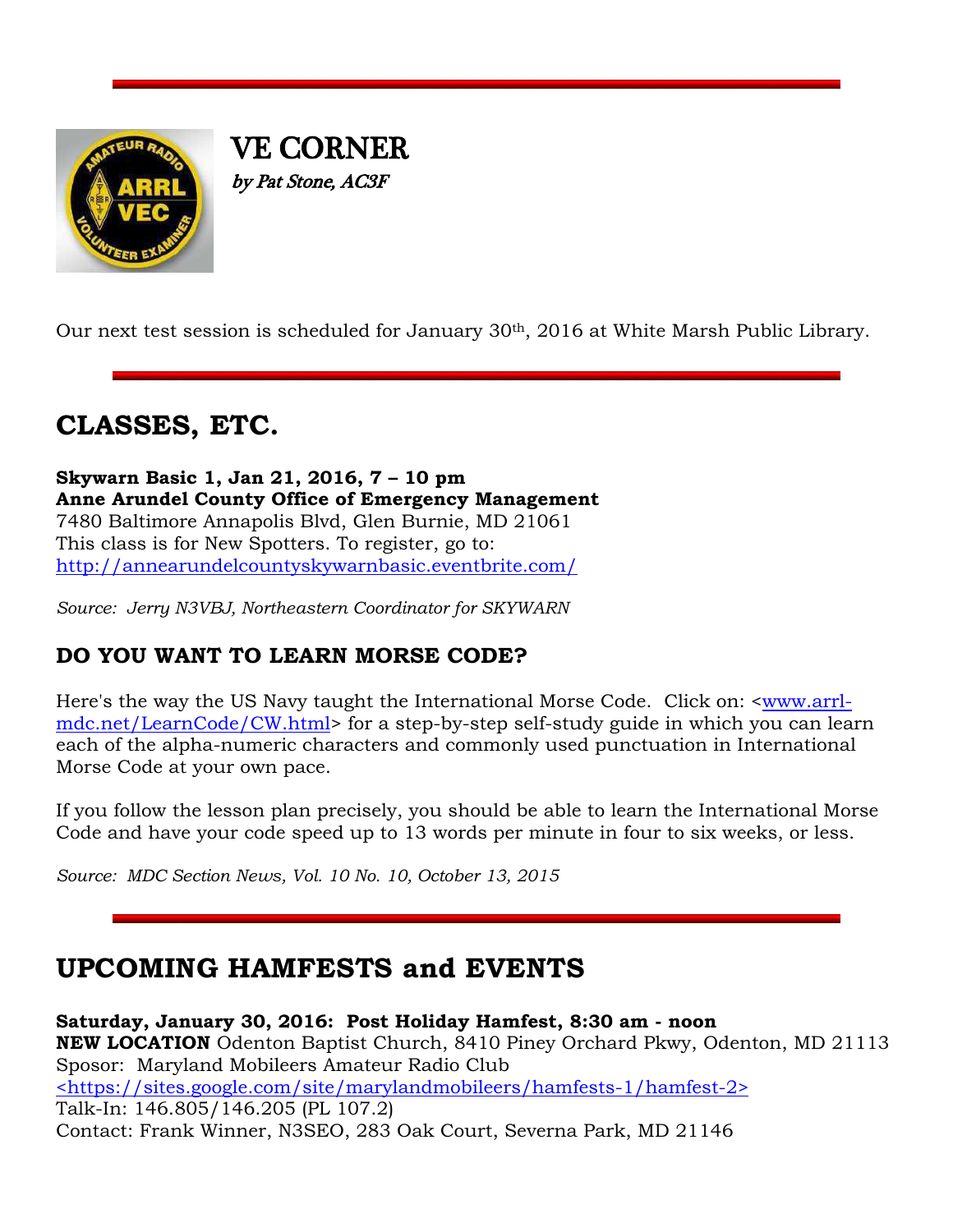Phone: 410-647-3335, Email: [<n3seo@aol.com>](mailto:n3seo@aol.com)

Map and directions can be found on the website above.

#### **Feb. 27, 2016, 7th Annual Techno-Swap-Fest, 9 am – 2 pm**

National Electronics Museum, 1745 W. Nursery Rd., Linthicum, MD 21090, 410-765-0230 Info:<http://sites.google.com/site/technoswapfest2> Admission: Adults \$5, Children under 16 Free

#### **Saturday, April 9, 2016: Culpeper Amateur Radio Swapfest**

Culpeper Agricultural Enterprise, 10220 James Monroe Hwy., Culpeper, VA 22701 Website: [<http://w4cul.org>](http://w4cul.org/) Sponsor: Culpeper Amateur Radio Association Talk-In: 147.120 (PL 146.2) Contact: Bob Stohlman, K4RCG, 223 West Park Avenue, Culpeper, VA 22701, Phone: 540- 825-2770, Email: <br/>bobstohlman@gmail.com>

#### **Saturday, April 16, 2016: Delaware State Convention (Delmarva AR & Electronics EXPO) – Rescheduled**

Sussex Technical High School, 17099 County Seat Hwy., Georgetown, DE 19947. Website: [<www.radioelectronicsexpo.com>](http://www.radioelectronicsexpo.com/)

Sponsor: Sussex Amateur Radio Association. Talk-In: 147.090 (PL 156.7) Contact: Herb Quick, KF3BT, PO Box 1431, Seaford, DE 19973 Phone: 302-629-4949, E-mail: [<herb@hamiltongraphics.com>](mailto:herb@hamiltongraphics.com)

#### **Friday, April 15 thru Sunday April 17, 2016: VHF Super Conference**

Holiday Inn Washington-Dulles International Airport, 45425 Holiday Dr, Sterling, VA 20163 Website: [<http://vhfsuperconference.com/>](http://vhfsuperconference.com/)

Sponsor: Southeastern VHF Society, North East Weak Signal Group & Mt. Airy VHF Radio Club. Hosted by the Grid Pirates Contest Group and Directive Systems and Engineering Talk-In: None

Contact: Terry Price, W8ZN, 2702 Rodgers Terrace, Haymarket, VA 20169, Phone: 703-754- 3876, Email: [<w8zn54@verizon.net>](mailto:w8zn54@verizon.net)

#### **Sunday, May 29, 2014: Memorial Day Hamfest**

Howard County Fairgrounds, 2210 Fairgrounds Rd., West Friendship, MD 21794 Website: [<http://www.marylandfm.org>](http://www.marylandfm.org/) Sponsor: Maryland FM Association Talk-In: 146.76, 224.76, 444.0 (PL 107.2) Contact: John Elgin, WA3MNN, 518 Copley Lane, Silver Spring, MD 20904, Phone: 301- 641-5313 Email: [<marylandfm@verizon.net>](mailto:marylandfm@verizon.net)

#### **Sunday, June 19, 2016: BARC Father's Day Hamfest**

Arcadia Volunteer Fire Company Grounds, 16020 Carnival Ave, Upperco, MD 21155 Website: [<http://www.w3ft.com>](http://www.w3ft.com/) Sponsor: Baltimore Amateur Radio Club Talk-In: 146.67 (PL 107.2) Contact: Dave Shadwell, AB3TE, PO Box 922, Reisterstown, MD 21136, Phone: 410-842- 5019, Email: [<w3ft67@yahoo.com>](mailto:w3ft67@yahoo.com)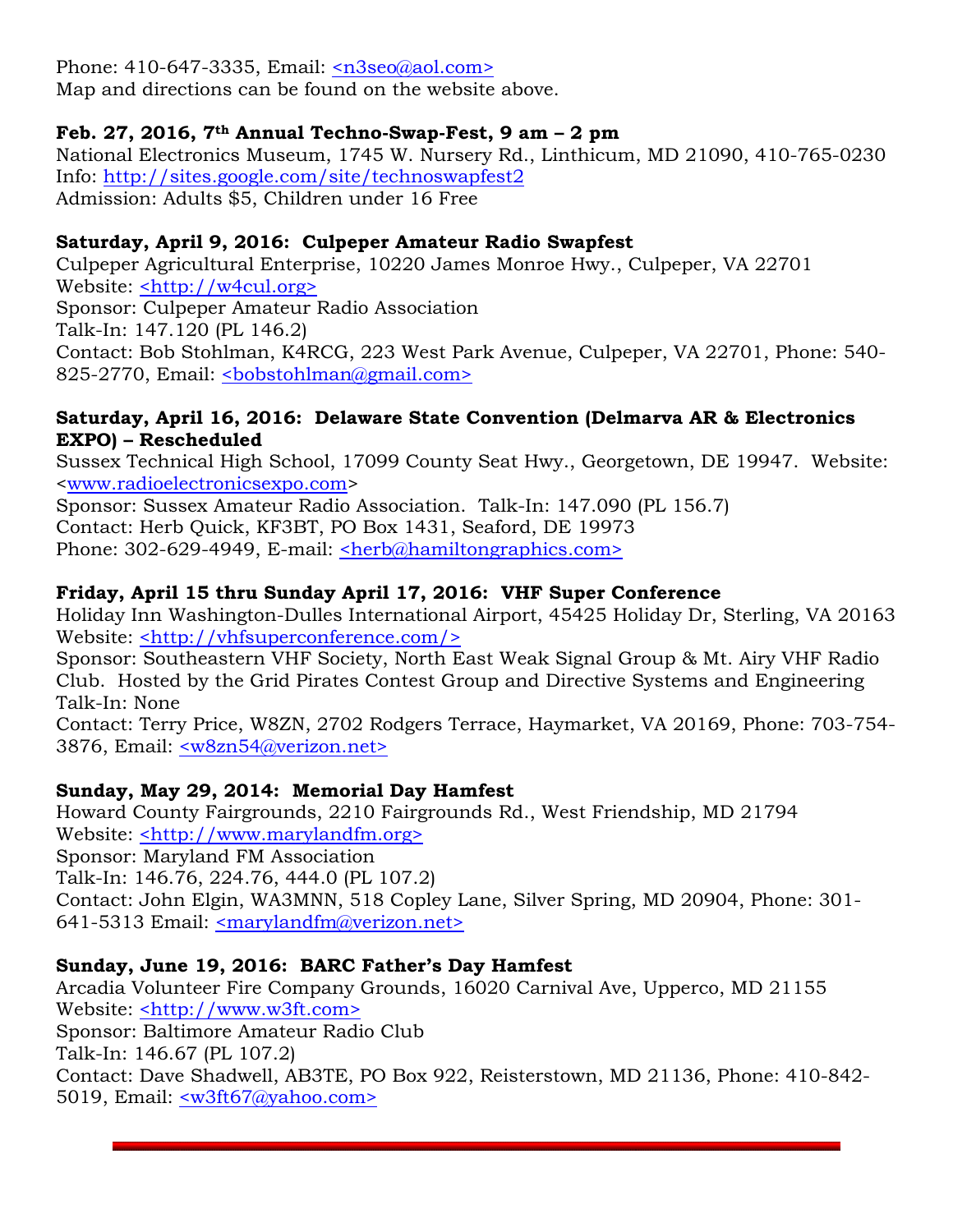#### ARRL Press Release: "ARRL National Parks on the Air" Event to Mark National Park Service Centennial

In 2016, the National Park Service (**[NPS](http://www.nps.gov/index.htm)**) will celebrate its 100th anniversary, and radio amateurs will be able to help mark the occasion with the ARRL National Parks on the Air (**[NPOTA](http://www.arrl.org/NPOTA)**) event. The fun begins at 0000 UTC on January 1, 2016, and will run throughout 2016, with activity promoted and encouraged from each of the more than 430 official NPS administrative units and affiliated areas across the US. This includes all 59 National Parks as well as National Battlefields, Historic Sites, Memorials, Preserves, Reserves, Rivers, Seashores, National Scenic Trails, and other units.

The program will have two participation tracks — Chasers and Activators. Chasers will simply attempt to make contact with operators in as many of the NPS units as possible. Activators will attempt to activate as many of the units as possible. NPOTA participants may serve in both roles. Chaser and Activator totals will be tracked via an online **[Leader Board](http://npota.arrl.org/)** based on LoTW data, just as was done during the Centennial QSO Party. (Access the NPOTA Leader Board directly at **[http://npota.arrl.org](http://npota.arrl.org/)**.)

Modeled after the Mixed DXCC award, only one contact with any given NPS unit will be required, and no tally will be kept of NPS units based on bands or modes. NPOTA will be administered entirely through Logbook of The World (LoTW). No paper logs or QSLs will be accepted for NPOTA credit. Each NPS unit will be added to LoTW as a "location."

Three award certificates will be available: Chaser Award and Activator Award certificates will be available to any radio amateur who has at least one confirmed contact with an NPS unit or who activates at least one unit, respectively. A station's total number of confirmed or activated units will be printed on the certificate. The National Parks Honor Roll certificate will be available for any station that confirms contact with at least 75 percent of the 59 National Parks *activated* in 2016.

An Activator can earn additional recognition as a "Five-Star Activator." While the Centennial QSO Party was an internal event for radio amateurs, National Parks on the Air is designed to be a public promotion of Amateur Radio's capabilities. Various public relations bonuses and activities will be available to Activators, similar to the PR bonus points available to ARRL Field Day stations.

The success of the event and of the awards program rests on radio amateurs' willingness to operate from NPS units. Depending on the size of a given operation, participants may need to secure a special-use permit. NPOTA Activators will need to follow all NPS rules in whatever unit they activate.

In general, the more portable and compact your station is, and the more creative and adaptable your plans are, the greater your chances of success. While there is no formal partnership between NPS and ARRL for this event, the League has been in discussions with the NPS over the past year, and it is aware that increased Amateur Radio activity in their parks is likely during 2016.

The NPOTA will use the official **[list](http://www.nps.gov/aboutus/faqs.htm)** of NPS Administrative Units and Affiliated Areas as defined and maintained by NPS. Complete details on the National Parks on the Air event are available on the ARRL website: <http://www.arrl.org/NPOTA>

*Source:<http://www.arrl.org/news/arrl-national-parks-on-the-air-event-to-mark-national-park-service-centennial>*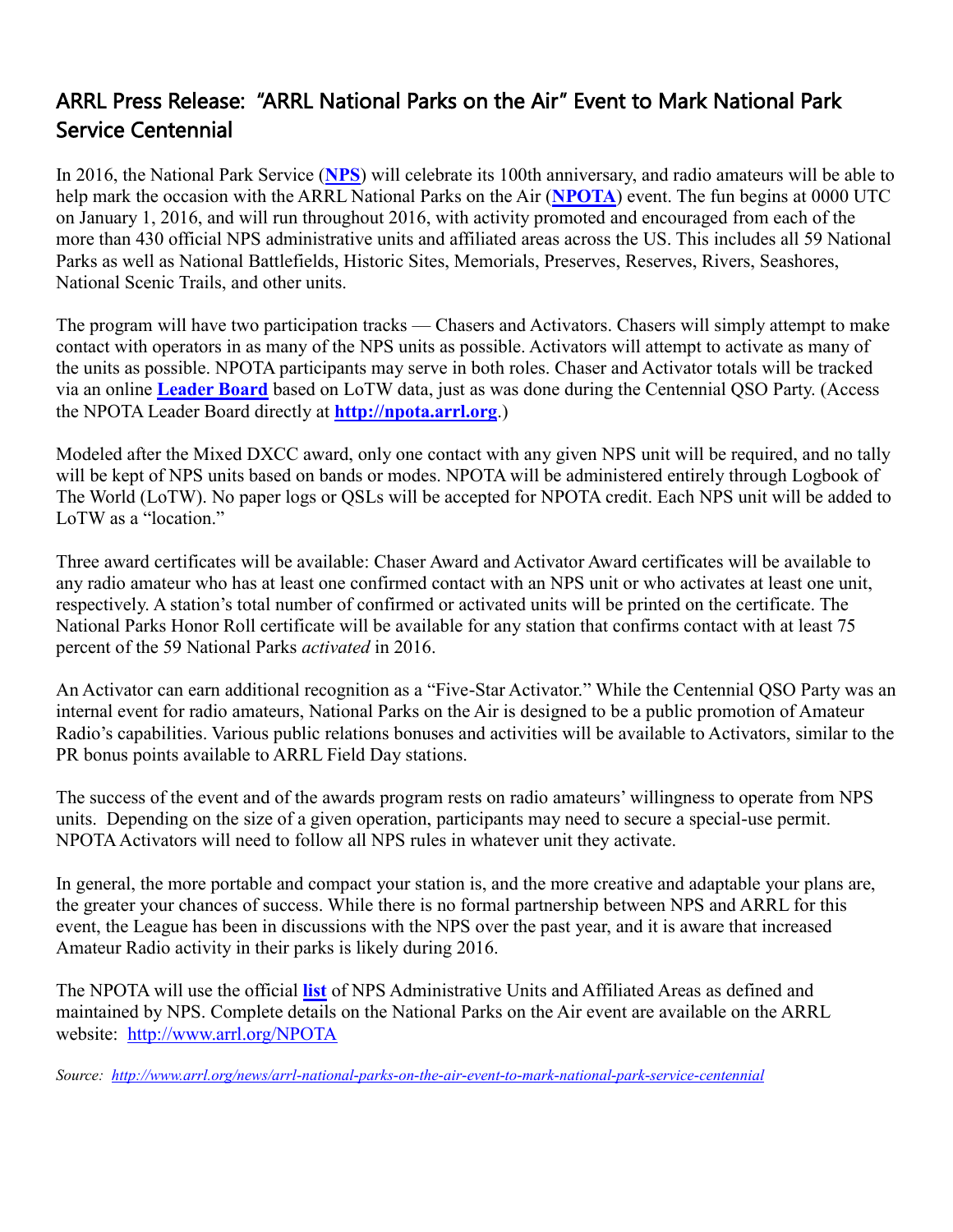# YOU KN

November 22, 1906: The SOS signal for ships in distress was adopted at the International Radio Telegraphic Convention in Berlin.

#### AMATEUR RADIO PARITY BILL UPDATE

Nov 18, 2015 - Key Senate Committee Passes Amateur Radio Bill: Measure Would Benefit Radio Operators Providing Emergency Support During Natural Disasters

WASHINGTON – U.S. Senator Roger Wicker, R-Miss., a senior member of the Senate Committee on Commerce, Science, and Transportation, today praised the Committee's approval of S.1685, the "Amateur Radio Parity Act." This bipartisan legislation, introduced in June by Wicker and Sen. Richard Blumenthal, D-Conn., would direct the Federal Communications Commission (FCC) to provide regulatory parity for amateur radio operators. The measure awaits consideration by the full Senate.

"Amateur radio operators provide valuable communications support during times of natural disasters," Wicker said. "This bill would help ensure their ability to operate emergency response systems regardless of their location and at no cost to the taxpayer. These networks are a proven resource for staying prepared, and preparedness is perhaps our best defense against unpredictable weather and other hazards that might befall our state."

The bill would call on the FCC to apply its reasonable accommodation standard evenly to all types of residential land use regulations and offer amateur radio operators the ability to negotiate with subdivisions that now have restrictions completely precluding amateur radio antennas. This process would preserve the decision-making authority of homeowners associations over the community's aesthetic interests.

In times of emergency, amateur radio operators provide communications network backup when first responder network repeaters and infrastructure are not working.

During and immediately after Hurricane Katrina, amateur radio operators restored communications lines with FEMA, the Red Cross, and other disaster relief entities when the primary emergency response network was down.

ARRL President Kay Craigie, N3KN, said, "Our work is not finished on the Senate side of Capitol Hill, although this is a huge step forward." She urges amateur radio operators to continue to write, call and e-mail their Senators about S. 1685 to thank the supporters and to build up more support in the future. President Craigie added, "We know that that ARRL members', [and all amateur radio operators'] response to the call for a communications blast in the last few weeks made all the difference for some Senators on the committee."

*Source: MDC Section News, Vol. 10, No. 12, December 14, 2015*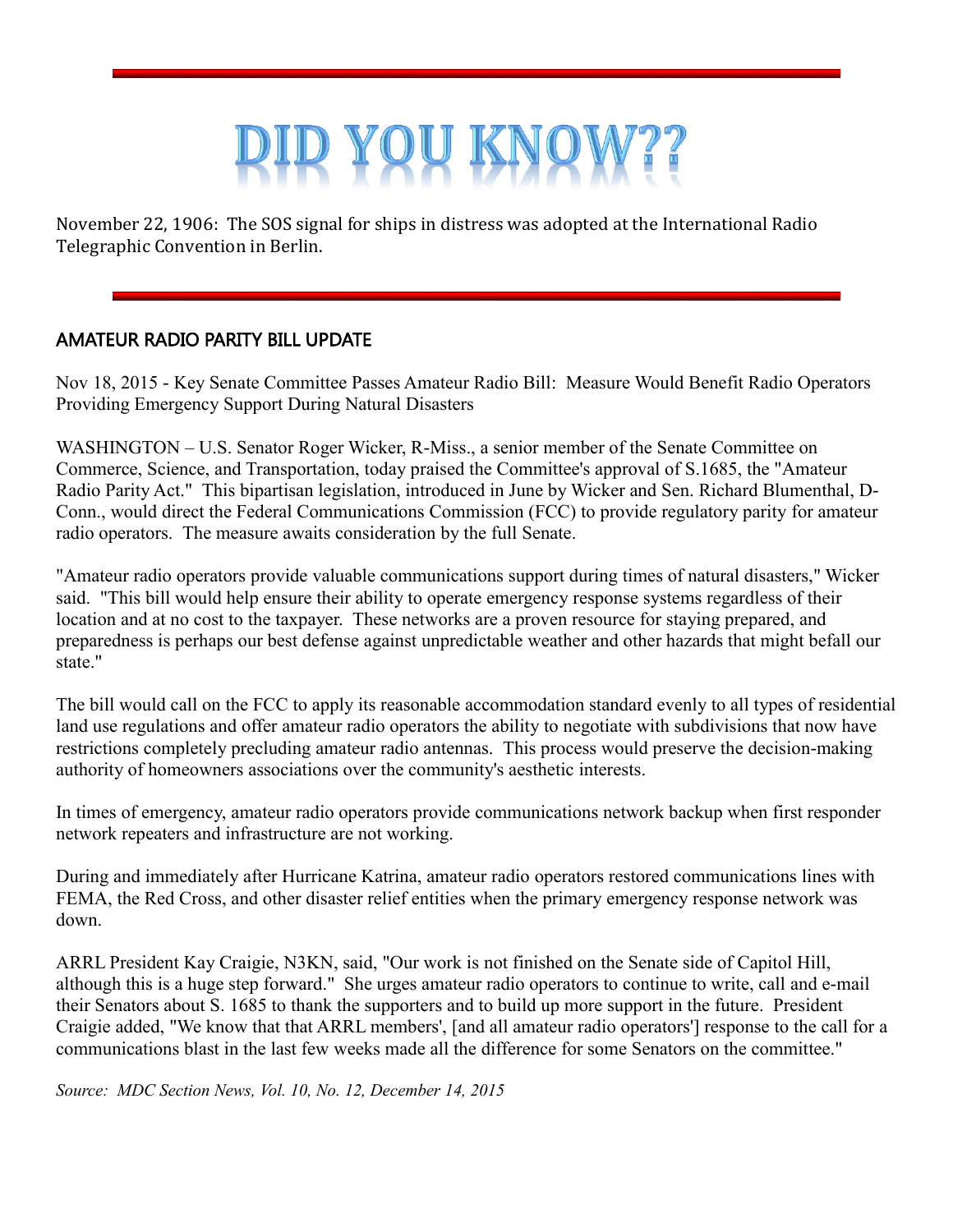## **AERO AMATEUR RADIO CLUB 25 DAYS AND 25 NIGHTS OF FUN**

When: 0000 UTC Friday, 1 January 2016 (1900 EST Thursday 12/31/15) 0359 UTC Monday, 25 January 2016 (2259 EST Sunday 01/24/16)

Eligibility: All current AERO members.

Station: You may operate from any amateur radio station...from your home, a guest's home, terrestrial mobile, maritime mobile, aeronautical mobile, here or abroad. A station may even be operated remotely!

Bands & Modes: Work any legal mode and band allowed by your license class. Echo Link and IRLP contacts are not permitted. Repeater contacts are OK.

Scoring:

- $\triangleright$  One tenth (0.1) point per CW contact.
- $\triangleright$  Two (2) points per AM contact
- Three (3) points per SSB or FM contact
- $\triangleright$  Four (4) points per RTTY contact
- $\triangleright$  Five (5) points per DIGITAL contact
- $\triangleright$  Six (6) points per SSTV contact
- $\triangleright$  Ten (10) points per ATV contact

Bonus Points:

- $\geq$  Any contact with another AERO Club Member 25 points per contact
- $\triangleright$  Any straight key CW contact on January 1 50 points per contact
- $\triangleright$  Any contact above the 10 meter band 100 points per contact
- $\triangleright$  Any contact via remote operation 250 points per contact
- $\triangleright$  Any satellite contact 500 points per contact
- $\triangleright$  Any EME (earth-moon-earth) contact 1000 points per contact per team member
- $\triangleright$  Any HAR (high altitude ballooning mission) 100K points per mission per team member

Other Info:

 $\triangleright$  The same station may be worked any number of times.

 $\triangleright$  Winner(s) of this contest will run the contest next year.

Results:

E-mail log sheets to KB3EK at cwhittaST4@AOL.COM by Monday, February 8, 2016

There are lots of opportunities to make contacts during the AERO Contest period:

- ARRL Straight Key Night, January 1
- ARRL RTTY Roundup, January 2 & 3
- $\triangleright$  NCJ NAQP CW, January 9 & 10
- DARC 10M, January 10
- $\triangleright$  NCJ NAOP SSB, January 16 & 17
- $\geq$  CQ 160M CW, January 27 31
- $\triangleright$  ARRL VHF, January 30 31